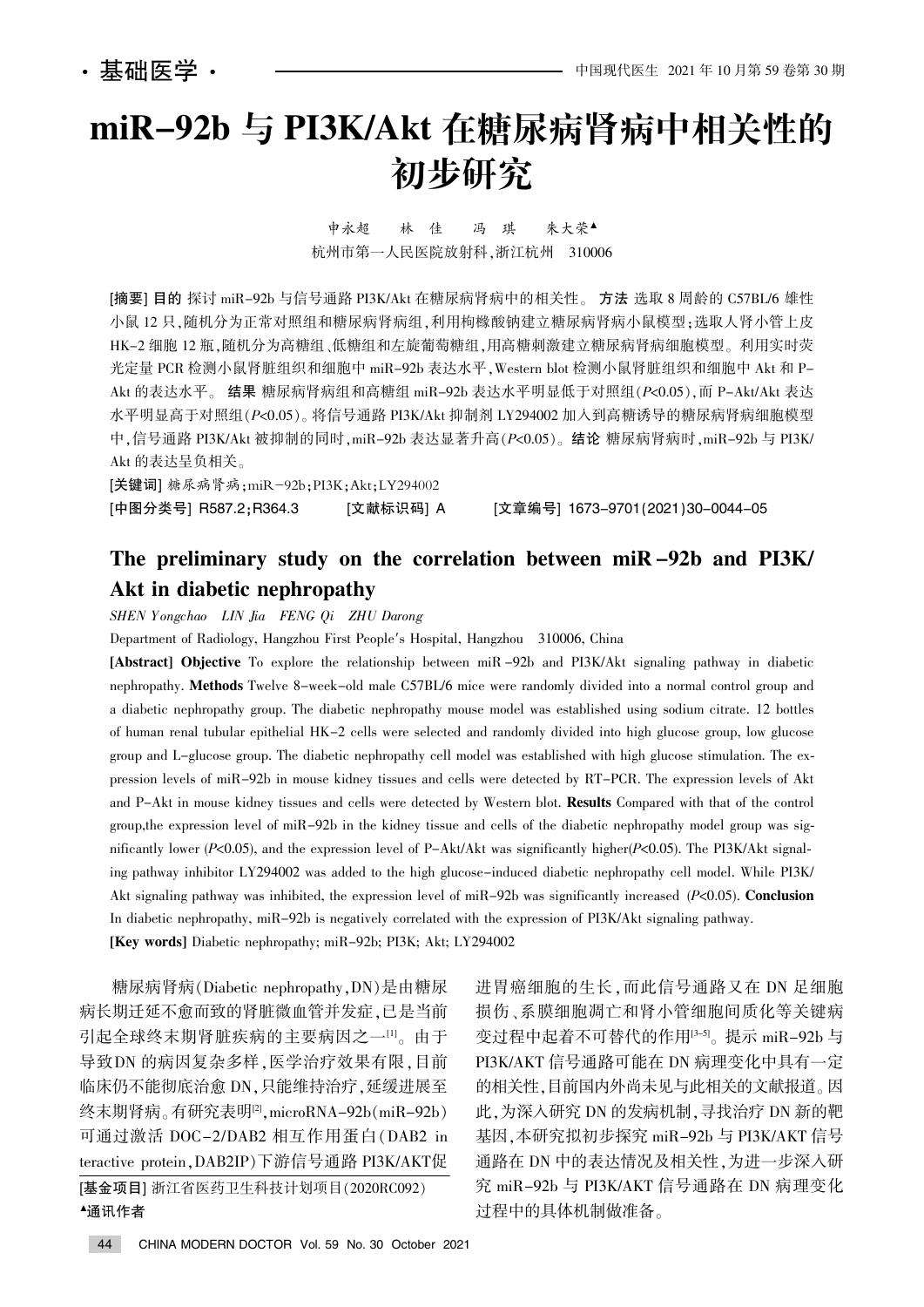#### 1.1 实验材料

雄性 C57BL/6 小鼠(上海斯莱克公司):人肾小管 上皮 HK-2s 细胞株(中国科学院上海细胞库);小鼠 代谢笼(美国 Columbus):链佐星(美国 Sigma): miR-92 引物(广州瑞博生物科技有限公司): SYBRGreen-Master(瑞士 Roche); DMEM 培养基及胎牛血清(上海 联硕);胰酶(美国 Gibco);LY294002 抑制剂(北京百 奥莱博科技有限公司):鼠源性 P-Akt 及 Akt 单克隆 抗体、抗 β-actin 抗体、辣根过氧化物酶 HRP(英国 Abcom): RNA 提取试剂盒及反转录试剂盒(瑞士 Roche): BSA 封闭液及 RIPA 裂解液(北京索莱宝科 技有限公司): PVDF 膜(美国 MiLipore): CO<sub>2</sub> 培养箱 (美国 Thermo); MyCycler PCR 扩增仪 (美国伯乐公司); 实时定量 PCR 仪(美国 Life Technologies)。

1.2 糖尿病肾病小鼠模型的建立

把 12 只 C57BL/6(8 周龄)雄性小鼠随机分为糖 尿病肾病实验组(Dia 组)和正常对照组(Con 组),禁 食 12 h 后称体重并测量空腹血糖。 Dia 组按 70 mg/kg左 下腹注射用枸橼酸-枸橼酸钠缓冲液配制的链佐星溶 液, 两日注射 1 次, 共 3 次; Con 组也按 70 mg/kg 左下 腹注射枸橼酸-枸橼酸钠缓冲液,2d 注射 1 次,共 3 次。 两组小鼠在同一动物房内分笼饲养,标准饮食,每 3 天换一次垫料,并观察小鼠饮水、饮食、排尿的变 化。连续 3 d 随机测定两组小鼠血糖值, 若 Dia 组小鼠 血糖值≥16.67 mmol/L.建立的糖尿病模型已达标。再 继续喂养 3 个月, DN 小鼠模型(1型)基本建立成功。 1.3 糖尿病肾病细胞模型的建立

以人肾小管上皮细胞 HK-2 为实验对象,采用高 糖诱导的方法建立糖尿病肾病细胞模型。按实验要求 培养 12 瓶 HK-2 细胞,随机分为三组:高糖组(HG组)、 低糖组(LG组)和左旋葡萄糖组(DG组),每组 4 瓶。 三组细胞均以无血清培养基饥饿 24 h 后,按实验要求 加入干预因素刺激 24 h, HG 组用 25 mmol/L 右旋葡 萄糖刺激:LG 组用 5 mmo/L 右旋葡萄糖刺激:DG 组用 25 mmol/L左旋葡萄糖刺激。24 h 后收集细胞用于 RNA 的反转录和 cDNA 的聚合酶链式扩增(Reverse tran scription -polymerase chain reaction,  $RT$ -PCR)  $\cancel{\mathcal{R}}$ 免疫印迹试验 $(Western blot)_\circ$ 

#### 1.4 小鼠标本的收集及指标测定

小鼠造模期间每周称体重,每隔2周经小鼠尾静 脉取血液标本并测血糖值。处死小鼠前 1 d 用代谢笼 收集 24 h 尿液标本,检测尿液中微量白蛋白(Microalbunminuria, MAU)和尿 N-乙酰-β-D 氨基葡萄糖 甙(Urinary N-acetylbeta-D glucosamine glucoside enzyme, NAG)。处死小鼠, 称体重后解剖小鼠, 取肾组 织,记录各组小鼠肾脏重量,计算肾指数(肾重量/小

#### 1.5 细胞培养和处理

鼠体重)。

HK-2 细胞培养于 RPMI-1640 培养基中, 选取对 数生长期细胞,传代于 24 个细胞瓶中,按实验要求平 分为 6 组, 分别为-LY294002 的 HG 组、LG 组、DG 组 和+LY294002 的 HG 组、LG 组、DG 组。-LY294002 的 HG 组、LG 组和 DG 组细胞按 1.3 实验方法进行高糖 刺激, +LY294002 的 HG 组、LG 组和 DG 组细胞用高 糖刺激的同时加入 LY294002 (25 μmol/L),加入 LY294002 1 h 后收集细胞, 为进行 RT-PCR 做准备。 1.6 RNA 提取与 RT-PCR 检测

按照 RNA 提取试剂盒操作说明书对小鼠肾组织 和 HK-2 细胞进行总 RNA 提取, 然后紫外分光光度 计检测 RNA 浓度及纯度,并按照反转录试剂盒操作 说明书将 RNA 逆转录为 cDNA。然后配制 RT-PCR 混合反应体系(2 μL 的 cDNA、0.8 μL 的 RT 引物、6.4 μL 的 SYBR Green Mix 和 10  $\mu$ L 无菌蒸馏水,共 20  $\mu$ L)。 反应条件为 50℃,2 min;95℃,10 min;95℃,15 s; 60℃,1 min;增至 40 个循环。PCR 仪把 U6 作为内参 对实验结果进行分析。

1.7 Western blot 检测

用裂解液对小鼠肾脏组织及 HK-2 细胞进行裂 解后, 4℃, 12 000 rpm, 离心 5 min, 取上清分装至 0.5 mL 离心管中。测定蛋白质浓度,并用酶标仪在 562 nm 处 测定紫外吸收峰, 算出蛋白浓度后并对蛋白样品进行 处理。配制分离胶和堆积胶,电泳,转膜,封闭,双抗 4℃孵育,蛋白显影。用 Image J 图像分析软件对实验 结果进行灰度分析。

### 1.8 统计学方法

本研究所得数据用 SPSS 19.0 统计学软件进行分 析, 计量资料用 $(x \nightharpoonup x \cdot s)$ 表示, 两组间比较采用  $t$  检验, 多 组间比较采用 one-way Anova 检验, P<0.05 为差异有 统计学意义。

#### 2 结果

#### 2.1 建立糖尿病肾病小鼠模型的结果

糖尿病肾病小鼠模型建立后,测两组小鼠体重、 肾指数、血糖。与 Con 组相比, Dia 组体重明显降低  $(P<0.01)$ ,肾指数、血糖显著升高 $(P<0.001)$ 。见图 1。 同时为了验证 Dia 组小鼠合并肾脏并发症, 测小鼠 24 h 尿液中 MAU、NAG 含量。与 Con 组相比, Dia 组 MAU、 NAG 含量显著升高 $(P< 0.05)$ 。见图 2。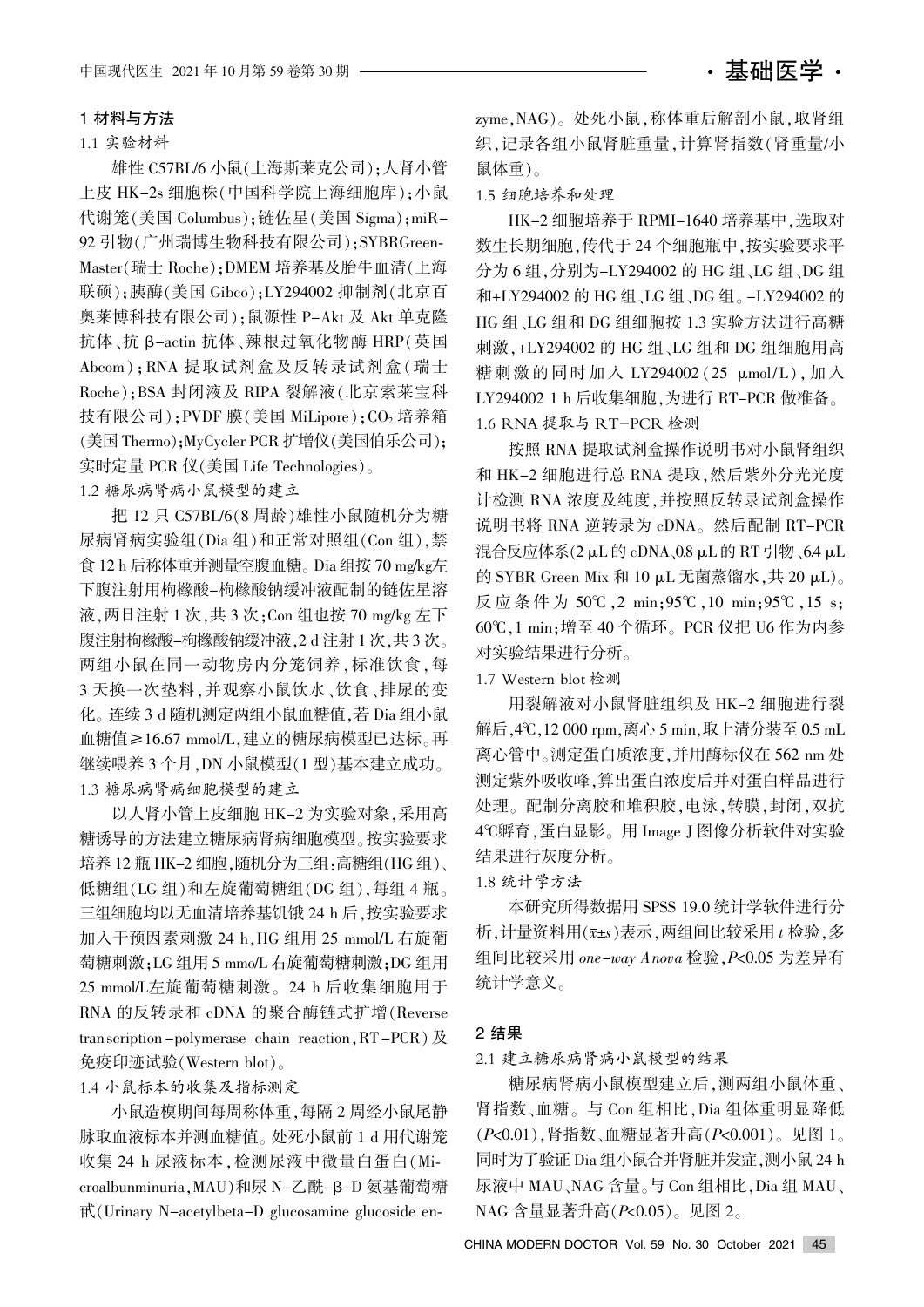

注: 与 Con 组比较 , \*P<0.05 , \*\*P<0.01

2.2 miR-92b、P-Akt 和 Akt 在糖尿病肾病小鼠模型 中的表达检测

通过对小鼠肾脏组织 miR-92b 的表达分析, 发 现 Dia 组明显低于 Con 组 $(P< 0.05)$ 。见图 3。通过 Western blot 对小鼠肾脏组织 Akt、P-Akt 显影, 灰度 分析发现,与 Con 组相比, Dia 组 P-Akt/Akt 比值明显 升高 $(P< 0.05)$ 。见图 4。



A · Akt 与 P-Akt 蛋白 Western blot 检测条带 : B · P-Akt 与 Akt 蛋白灰 度比值

注<sub>:</sub>与 Con 组比较 , \**P<*0.05

2.3 miR-92b、P-Akt 和 Akt 在糖尿病肾病细胞模型 中的表达检测

采用高糖针对 HK-2s 细胞株进行 24 h 诱导建立 糖尿病肾病细胞模型,通过对各组细胞 miR-92b 的 表达检测分析,与 LG 组相比, HG 组 miR-92b 明显表 达量降低 $(P< 0.001)$ 。见图 5。Western blot 检测各组细 胞中 P-Akt 和 Akt 表达水平, 与 LG 组相比, HG 组细 胞中 P-Akt/Akt 比值明显升高 $(P< 0.05)$ 。见图 6。









A: Akt 、P-Akt 蛋白 Western blot 检测条带: B: P-Akt 与 Akt 蛋白灰度 比值

注<sub>:</sub>与 Con 组比较 , \**P*<0.05

2.4 加入抑制剂 LY294002 后糖尿病肾病细胞模型中 miR-92b 的表达检测

仍选用 HK-2 为研究对象, 通过 RT-PCR 分析 加入 LY294002 后各组细胞中 miR-92b 的表达量。 -LY294002 的 HG 组细胞中 miR-92b 表达量仍然明 显低于-LY294002 的 LG 组(P<0.001)。而+LY294002 的HG 组细胞中 miR-92b 表达量明显高于-LY294002 的 HG 组( $P$ <0.001)和 LG 组( $P$ <0.05)及+LY294002 的 LG 组 $(P< 0.001)$ 。见图 7。

#### 3 讨论

DN 不仅是糖尿病严重的微血管并发症,也是引 起糖尿病死亡的主要病因之一。目前,DN 临床治疗尚 无有效的治疗措施,除非肾移植,但肾移植不仅肾源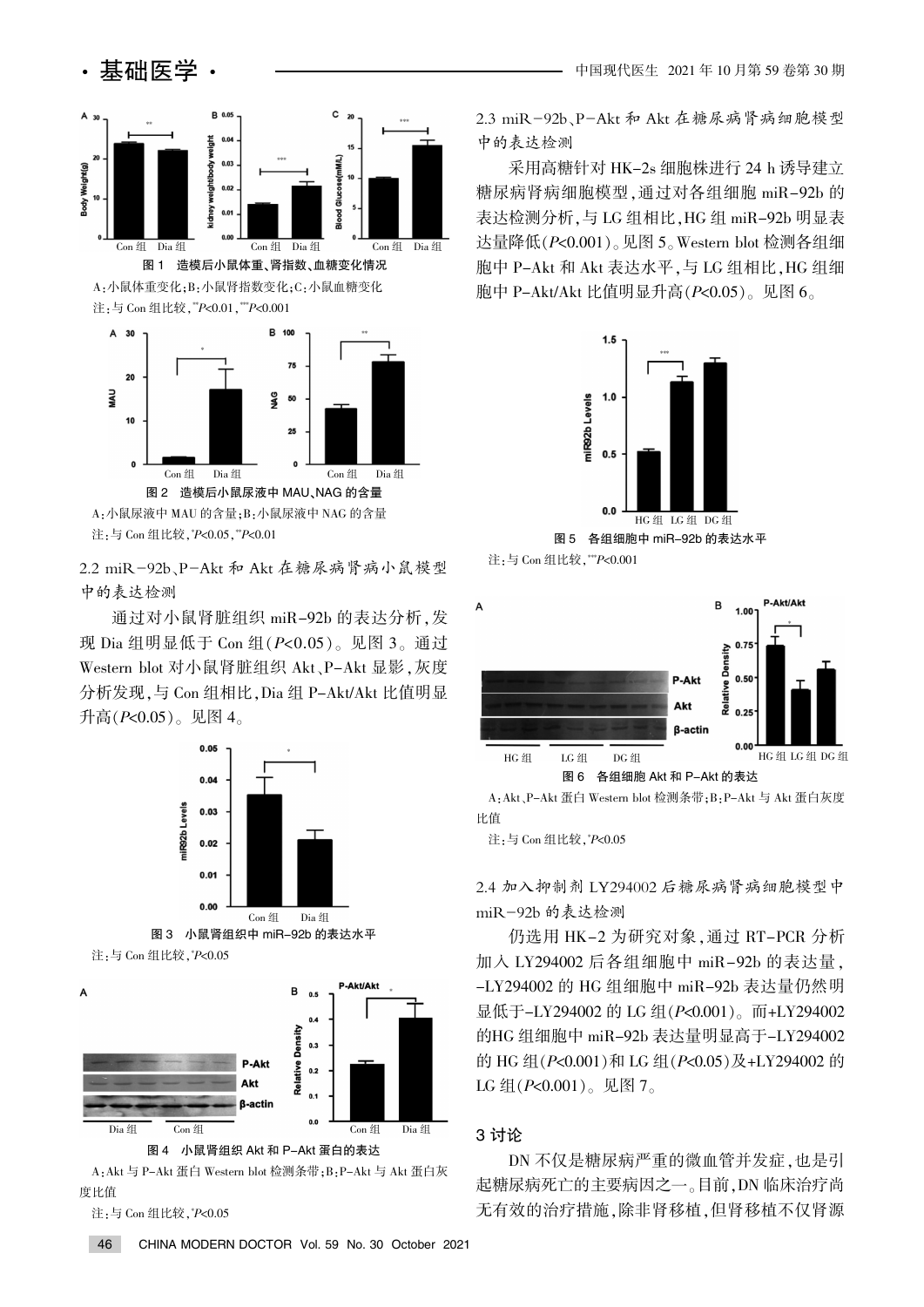# • 基础医学 •



注:与-LY294002 的 HG 组比较, \*\*\*P<0.001; 与 LY294002 的 LG 组 比较,\*P<0.05;与+LY294002 的 LG 组比较,\*\*P<0.001

难寻,移植后需长期服用免疫抑制剂,还不能防止 DN 的再发生和改善其他糖尿病并发症。随着病情的蔓 延,患者将最终因肾功能衰竭而死亡。DN 的病变涉及 到多种因素,如代谢、高血压、肾素-血管紧张素系统 等, 它们或单一因素或多因素相互作用共同导致 DN<sup>6-7</sup>。 因 DN 病因复杂,本研究对防治 DN 的有效措施难以 寻找。

miRNA 的发现为研究 DN 的基因病变和基因治 疗指明了新的方向。miRNA 是一种在生物种内高度保 守的小非编码 RNA 分子,主要通过信使 RNA (mR-NA)的翻译抑制或降解来调节各种基因表达, 从而调 节机体正常发育和各种疾病的病理演变过程[8-12]。以往 学者的研究表明, miR-92b 作为一种癌基因, 其异常 表达与肿瘤大小、肿瘤分化和较差的总体生存率密切 相关,如胃癌、乳腺癌、宫颈癌等[2,13-14]。本研究显示,无 论是体内实验还是体外实验结果,与正常对照组相比, miR-92b 在小鼠和细胞 DN 模型组的表达明显下降。 表明 miR-92b 不仅是一种癌基因, 还在机体高血糖 时表达异常,并且与 DN 病变相关。

PI3K 于 1985 年被发现, 是一种磷酸化磷脂酰 肌醇的脂质激酶,磷脂酰肌醇是真核细胞膜的组成 部分[15]。激活受体酪氨酸激酶(RTKs)和 G 蛋白偶联  $\mathfrak{F}$ 体(GPCR)通过激活 Ras.进而激活 PI3K。活化的 PI3K 使底物磷脂酰肌醇 4,5-二磷酸(P1P2)磷酸化, 在真核细胞内膜上形成磷脂酰肌醇 3,4,5-三磷酸 (P1P3), 随后募集信号蛋白, 如 Akt 蛋白[16-17]。 Akt 是 一种丝氨酸/苏氨酸蛋白激酶,需通过两个关键的磷 酸化过程被激活。首先, PIP3 与 Akt 和磷脂酰肌醇依 赖性蛋白激酶 1(PDK1)结合,促使 PDK1 磷酸化 AKT 蛋白的苏氨酸 308 位点, 导致 AKT 部分被激活, 随后 通过 mTOR 复合物 2(mTORC2)磷酸化 Akt 蛋白的丝 氨酸 473 位点, 激活 Akt 的全部酶活性, 该活化过程 由 PI3K 依赖性机制激活[18]。所以 Akt 被磷酸化的前

提是 PI3K 被激活。数十年已经过去了, PI3K/Akt 通路 由于其有多种功能,仍然是当今科研的热点。已有研 究表明,机体高血糖时,异常表达的 miRNA 可通过激 活的 PI3K/Akt 通路发挥其调节机制<sup>[19-21]</sup>。本研究体内 实验结果显示,与 Con 组相比, Dia 组小鼠肾组织 P-Akt/Akt 比值升高;体外实验结果显示,与 LG 组相比, HG 组细胞 P-Akt/Akt 比值同样升高。P-Akt/Akt 比值 升高, 说明 DN 时 PI3K 被激活, Akt 磷酸化水平升高, 即 PI3K/Akt 通路被激活,这与以往学者的研究结果 一致。

以上研究结果表明, DN 时 miR-92b 表达下调, 信号通路 PI3K/Akt 活性表达上调。那么是否在 DN 病 变过程中 miR-92b 与信号通路 PI3K/Akt 存在关联 性?为此,本研究仍以 HK-2 细胞为研究对象,向高糖 诱导的 DN 细胞模型中加入 PI3K 抑制剂 LY294002. 实时荧光定量 PCR 检测细胞中的 miR-92b。结果发 现,与-LY294002 的 HG 组、-LY294002 的 LG 组和+ LY294002 的 LG 组相比, +LY294002 的 HG 组 miR-92b 表达水平升高, 说明当 DN 病变时, 抑制信号通路 PI3K/Akt 可以上调 miR-92b 表达水平。

综上所述, DN 病变时, miR-92b 表达下调, miR-92b 表达水平与 PI3K/Akt 活性呈负相关性。此次研究 仅对 miR-92b 和 PI3K/Akt 在 DN 病变时的表达变化 及其关联性进行了初步研究,但为进一步研究 miR-92b 与 PI3K/Akt 在 DN 病变中的具体调节机制和寻 找治疗 DN 新的靶基因做了预实验准备。

#### [参考文献]

- [1] Magee C, Grieve DJ, Watson CJ, et al. Diabetic nephropathy:A tangled web to unweave[J].Cardiovasc Drugs Ther,  $2017, 31(5-6)$ : 579-592.
- [2] Ni QF, Zhang Y, Yu JW, et al. miR-92b promotes gastric cancer growth by activating the DAB2IP-mediated PI3K/ AKT signalling pathway[J]. Cell Prolif,  $2020, 53(1)$ : e12 630.
- [3] Huang G, Lv J, Li T, et al. Notoginsenoside R1 ameliorates podocyte injury in rats with diabetic nephropathy by activating the PI3K/Akt signaling pathway[J].Int J Mol  $Med, 2016, 38(4); 1179-1189.$
- [4] Wang Y, He Z, Yang Q, et al. XBP1 inhibits mesangial cell apoptosis in response to oxidative stress via the PTEN/AKT pathway in diabetic nephropathy[J].FEBS Open  $Bio, 2019, 9(7)$ : 1249-1258.
- [5] Ma Y, Chen F, Yang S, et al. Silencing of TRB3 ameliorates diabetic tubule interstitial nephropathy via PI3K/ AKT signaling in rats[J].Med Sci Monit, 2017, 23:2816-2824.